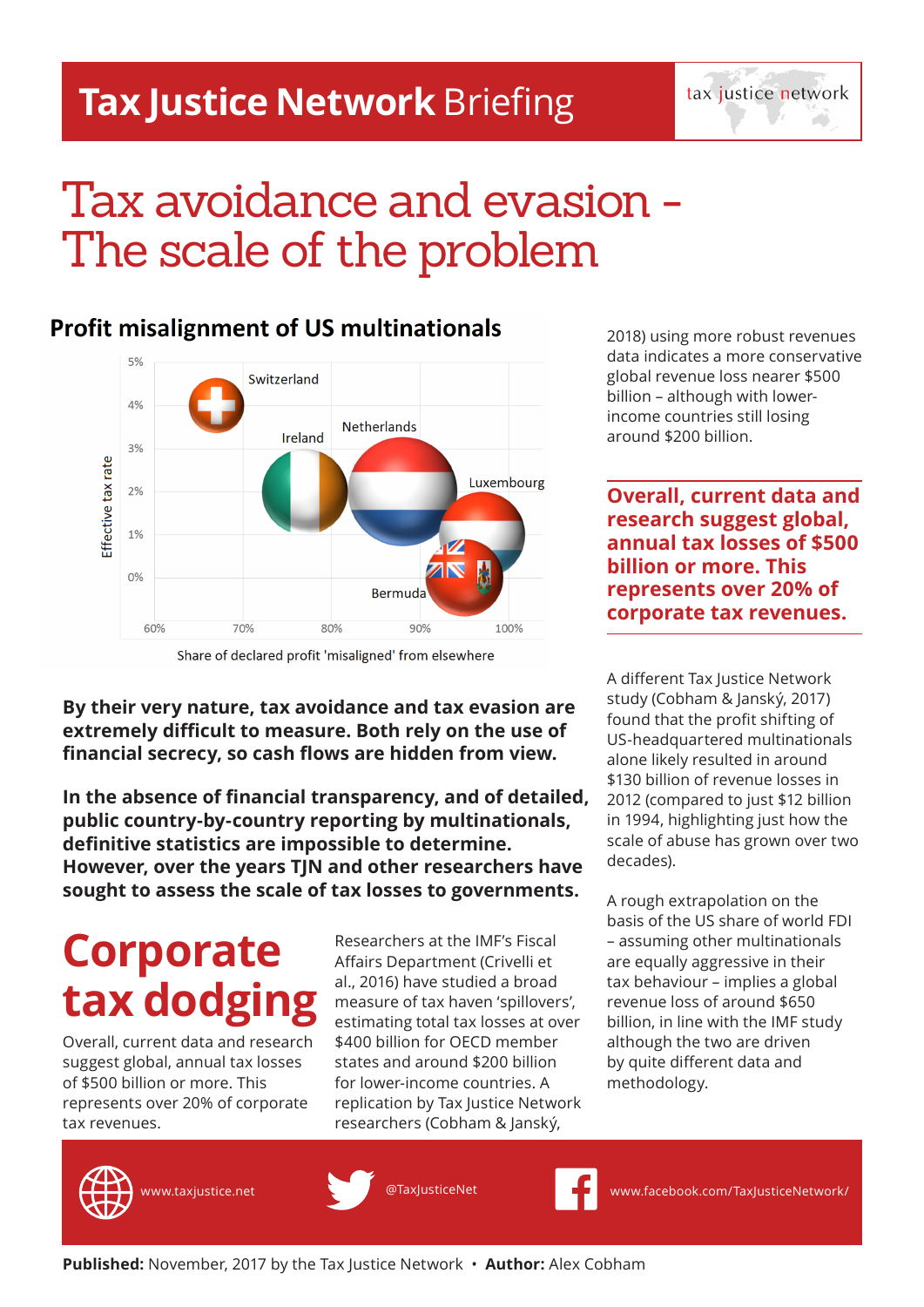# **\$500bn**

**Estimate of annual tax losses to governments due to profit shifting by multinational companies** 

Research for UNCTAD's World Investment Report 2015 looked at a specific form of tax dodging, foreign direct investment via tax havens and SPE (special purpose entity) jurisdictions. The UNCTAD study found that there is a substantial reduction in the declared returns to foreign direct investment in developing countries when investment takes this route. Their figures implied a revenue loss of around \$100 billion annually, from this one channel of profit shifting alone.

The OECD study (2015) is an outlier in the research, suggesting a range of \$100-\$240 billion globally. However, their analysis is based on a database of company balance sheets which has been shown to lack sufficient coverage of either tax havens or developing countries to provide the basis for such a global analysis.

### **The impact of corporate tax dodging on income distribution**

The research in this area also sheds light on the global distributive implications of tax dodging. The more comprehensive, but less disaggregated results are those of the IMF researchers. Their estimates are that short-run losses amount to around 0.2% of GDP for both developing countries and

OECD countries (as groups), while the long-run losses are around 1% of GDP for OECD countries and 1.3% for developing countries.

The GDP comparison does not show the full difference in intensity of losses, however, because developing countries have lower tax revenues in general: often 10-20% of GDP, rather than 30% or more in OECD countries. The revenues foregone are therefore substantially greater in comparison: perhaps 6-13% of existing tax revenues in developing countries, as opposed to just 2-3% in OECD countries. The country-level findings provided by Cobham & Janský (2018) make clear that the losses are greatest in absolute terms for high-income countries, but much higher as a share of total revenues for lower-income countries – where additional revenues are most badly needed.

Research on the incidence of corporate taxes suggests the that corporation tax is a tax which is mostly paid for by shareholders and top executives, so that a reduction in tax avoidance is likely to have progressive distributional implications within countries – as well as between countries, by addressing the historic inequality in the distribution of taxing rights.

### **Tax dodging is on the rise**

Cobham & Janský (2017) find that only 5-10% of the profits of US multinationals was misaligned with their economic activity in the 1990s (that is, declared elsewhere for tax purposes). This grew sharply, however, reaching 15-20% of global profits in the early 2000s and most recently to 25% or more. **\$32tn**

**Higeher estimate of the amount of private wealth held offshore**

### **Wealth**

While there are significant uncertainties over the scale of undeclared offshore wealth, there is no longer any doubt that the magnitudes (of tax revenues lost) are substantial in terms of the potential development impact. Global estimates of individual wealth 'offshore' span a wide range. The lowest is \$7.6 trillion, Gabriel Zucman's (2013) assessment which is based on the mismatch between the publicly acknowledged bilateral assets and liabilities of a list of 'tax haven' jurisdictions, and an estimate (based on Swiss data) of the likely proportion of the mismatch that is actually declared to home tax authorities.

The highest estimate, made by James Henry for Tax Justice Network in 2012, suggests a range of \$21-\$32 trillion, based on triangulation of multiple methods (and data sources). The likely value of assets undeclared for tax purposes lies in between; Henry does not argue that all offshore assets are undeclared, and Zucman is clear that his estimate relates only to one part of the assets that should be considered, while Henry includes a broader range.